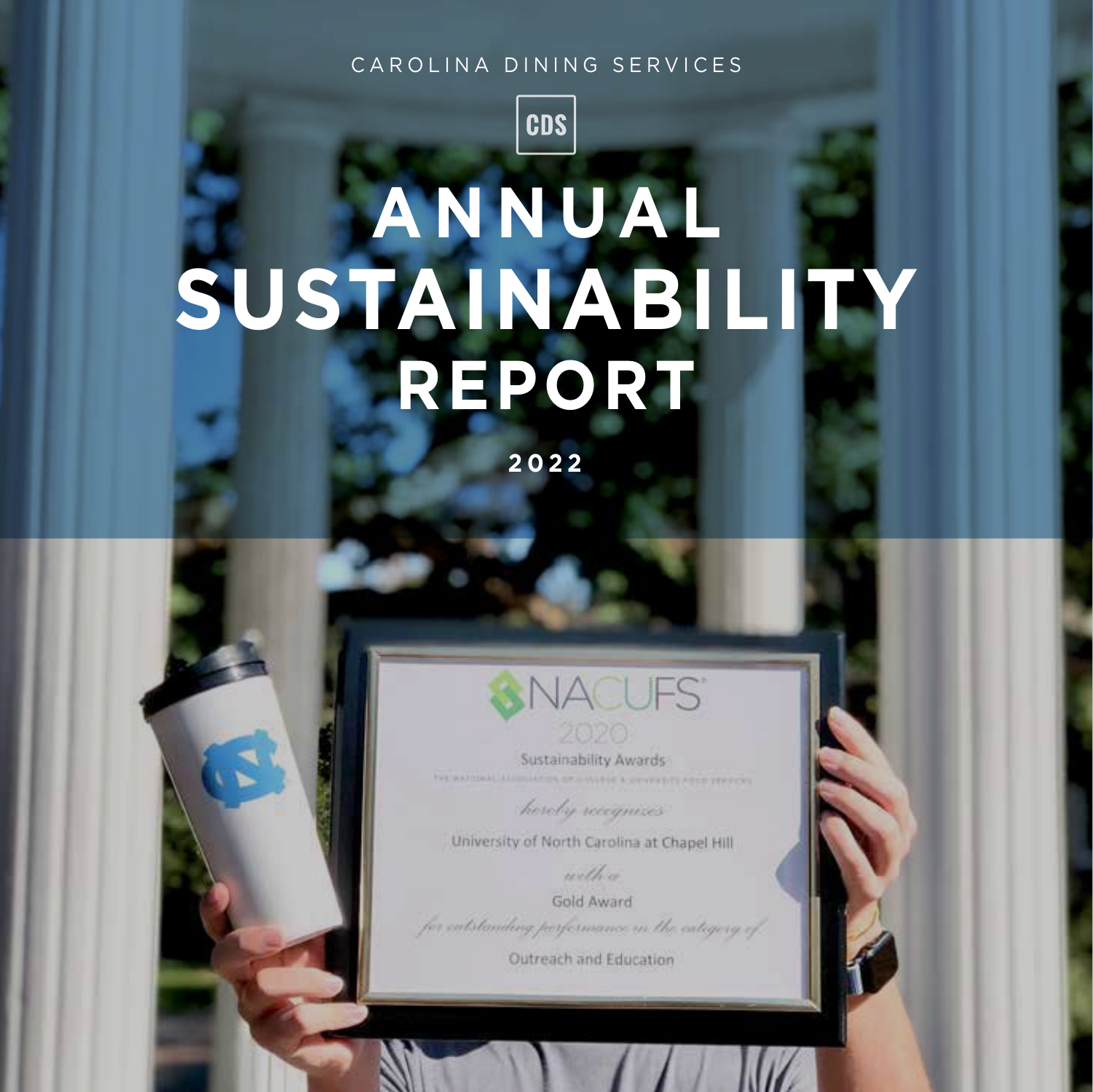# and Lenoir in fall 2014 to determine relative percentage of total compost in the facilities related to **A N OTE F R O M CDS**

The Carolina Dining Services (CDS) team understands its responsibility in integrating sustainability into everyday operations in order to achieve success and promote a this message in spring 2015 to include bringing farmers within the Carolina Dining Services supply sustainable culture.

chain to campus to engage with students. Campus dining programs have a considerable impact on many resources, including food, water, waste, energy and building construction. CDS strives to reduce its impact through several initiatives, which include increasing selection of local and third-party certified offerings, minimizing waste stream and reducing water and energy usage.

At Carolina Dining Services, we work to foster partnerships within the campus community to garner support and participation in our sustainability initiatives.<br>improvement, CDS continually seeks to implement new initiatives and evolve current ones to achieve greater success in sustainability with each passing academic year. Conscientious of the fact that dining services always have opportunities for

> \*Please note some sustainable initiatives were paused/reduced during the COVID-19 pandemic.

Please feel free to share your comments or ideas with us.

dining.unc.edu | 1-800-UNC-MEAL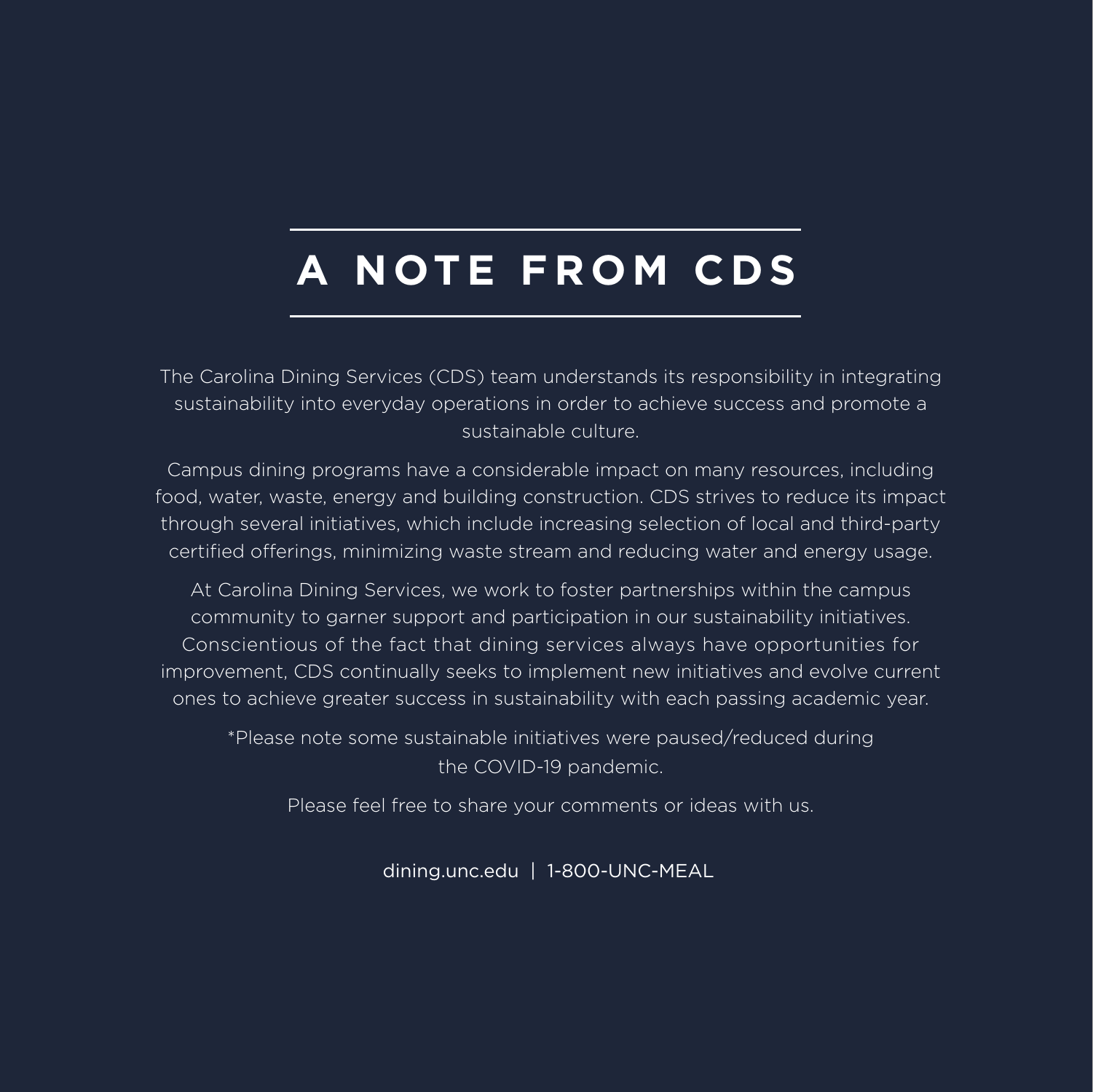#### Conduct a "Feeding The 5,000" event in fall 2014 to raise awareness around food waste among  $t \sim \alpha$  and the campus community. Develop follow-up education for  $r$ this message in spring 2015 to include bringing farmers with  $\mathcal{L}$  and  $\mathcal{L}$   $\mathcal{L}$   $\mathcal{L}$   $\mathcal{L}$  and  $\mathcal{L}$   $\mathcal{L}$  and  $\mathcal{L}$  and  $\mathcal{L}$  and  $\mathcal{L}$  and  $\mathcal{L}$  and  $\mathcal{L}$  and  $\mathcal{L}$  and  $\mathcal{L}$ **CO NTENTS**

Perform food waste of pre-consumer versus post-consumer food waste assessment in Rams Head and Lenoir in fall 2014 to determine relative percentage of total compost in the facilities related to production versus consumer. Utilize this information to inform and educate customers in spring

**OUR GOALS FOR THE YEAR**

2015 food waste reduction campaign in the dining halls.

Food & Waste Awareness & Education

chain to campus to engage with students.

|    | <b>04</b> Program Highlights   |
|----|--------------------------------|
|    | <b>06</b> Timeline             |
|    | <b>09</b> 2022-2023 Goals      |
| 10 | Sustainable Food               |
|    | <b>12</b> Community Engagement |
| 14 | <b>Waste Diversion</b>         |
|    | Conservation                   |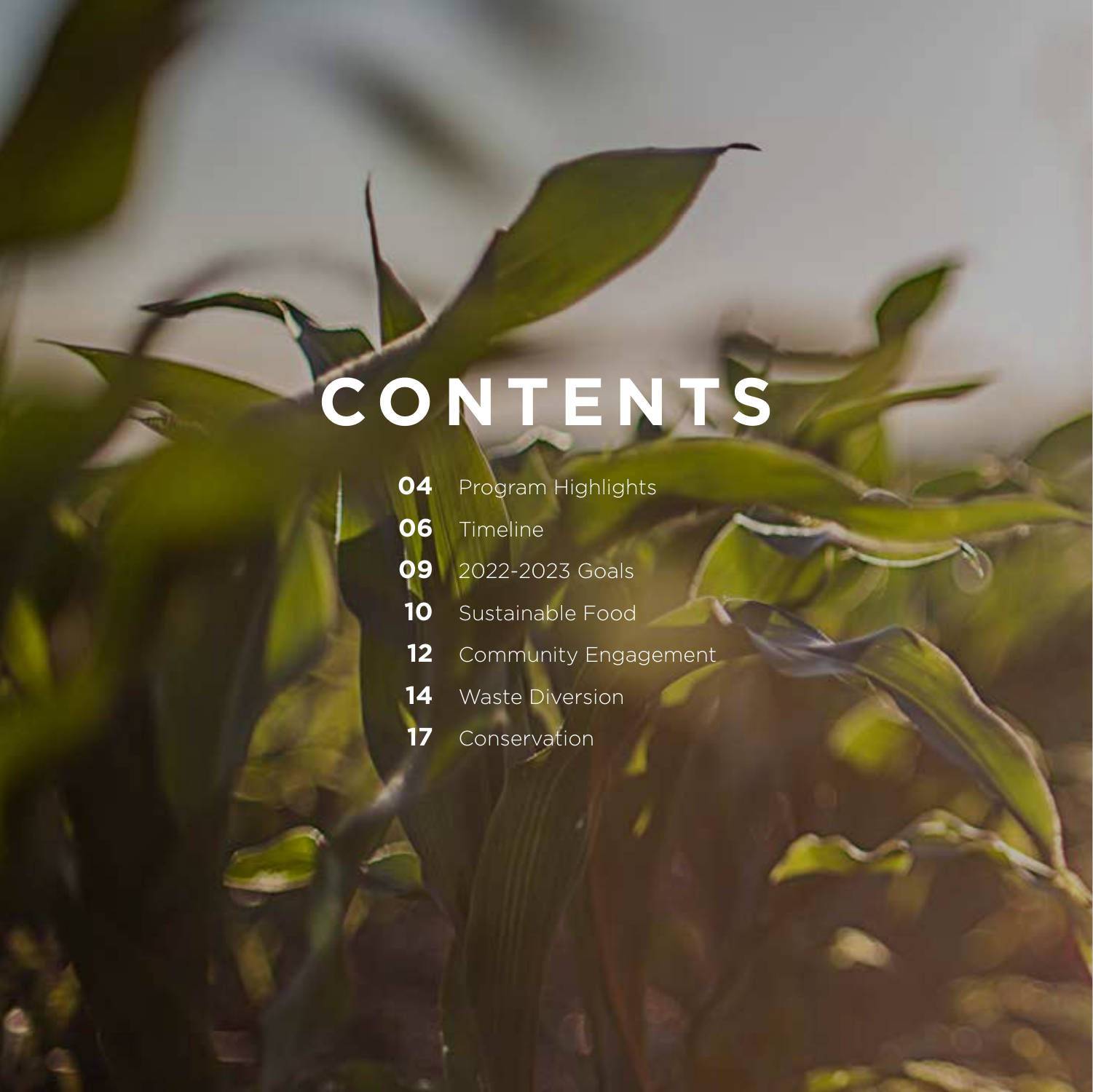

## **PROGRAM HIGHLIGHTS**

*Sustainability goes beyond "just food" - our holistic approach addresses waste stream, energy consumption, resource + facility management, as well as education, promotion + awareness.*

Sustainability Coordinator We have an on-site coordinator that works with our team, students and UNC departments to incorporate sustainable initiatives into the overall dining program. They are also available to guests during educational tabling sessions to engage students, highlight environmentally-related holidays and promote our ongoing sustainability efforts.

Meals with Focus We hold meals that focus on various sustainability issues and the processes that relate to "sustainable foods." The goal is to increase student awareness of pertinent topics (food waste, water conservations, fair trade, etc.) and provide an educational element that explains terminology and concepts.

EatSortWin Building on our sustainability outreach initiative (and NACUFS award winning program for Educational Outreach), we hold a social media contest to keep the conversation about compost and recycling going.

Minimization of Environmental Impact We work with local vendors to focus on ecologically sustainable growing techniques such as hydroponics. We also work to integrate seasonally available local foods and energy efficient transportation from farm to table.

Sustainable Design Principles We commit to using sustainable design principles in construction projects on campus. This can be shown in reusing exisiting layouts for new restaurants on campus and repurposing building materials when possible.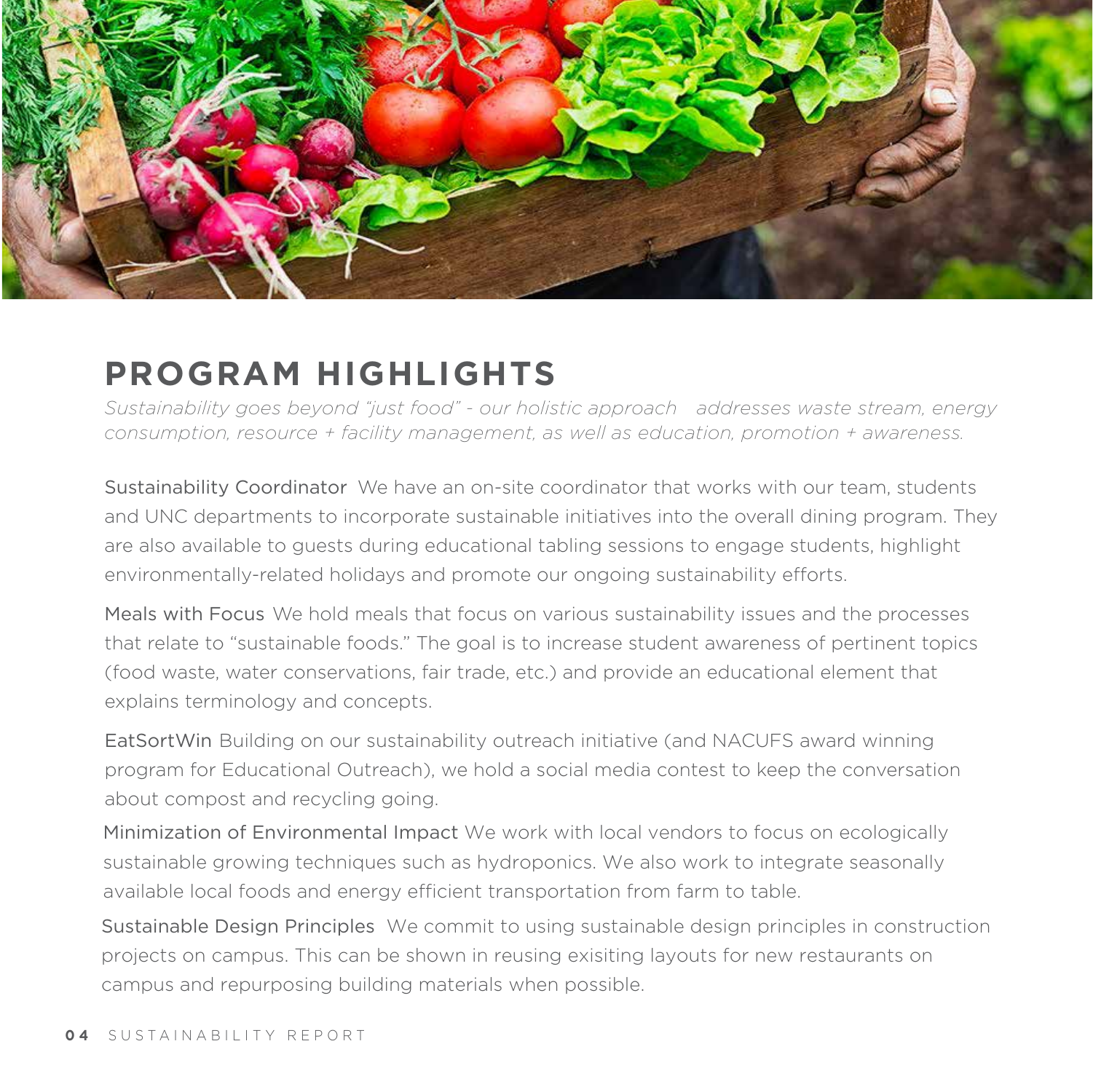Food Waste Messaging We promote consumer awareness and responsibility by developing specific collateral and programming (including signage at dish machines and point-of-sale) to encourage students to "think before they take."

Sustainable Menu Items We implement and maintain continuous sustainable menu options including but not limited to Meat "Less" Mondays, grass-fed burgers, organic yogurt, local dairy, local chicken, fair-trade organic locally roasted Larry's Coffee and North Carolina produce and seafood whenever possible.

Surveying We keep our finger on the pulse of our campus sustainability initiatives. To determine which of our efforts are most effective and pertinent to the campus community, we solicit feedback from our meal plan customers (at least 5%) through an annual survey; we then review and apply that feedback to future planning.

Real Food We partner with the Real Food Calculator Program for a bi-annual assessment of our "Real Food" purchases within our dining halls. We also track fiscal year purchases internally with the goal of annually maintaining over 20% "Real Food" purchasing as part of former Chancellor Folt's signing of the Real Food Campus Commitment in April 2016.

Front of House Composting Compostable packaging and collection bins are offered within the Chase Hall lobby, Student Union, and two of our largest food courts, Mainstreet and Beach Café. Compost bins are clearly labeled with instructions guiding customers on proper use to reduce compost contamination.

Local Restaurant Partnerships We partner with local restaurants to integrate a diverse range of ethnic cuisine into UNC retail operations as well as generate a sense of community by providing local businesses an opportunity to interface with students and offer food on campus.

Food Donations We donate an average of 150 pounds of prepared food every week during the academic year to the Inter-Faith Council, a non-profit organization that provides food and housing to the local homeless population.

BIPOC Farmers We partner with various historically underutilized businesses, including Black, Indigenous, and People of Color (BIPOC) farmers in North Carolina such as Hanes Family Farms. In 2022, we also provided a \$10,000 grant to a nonprofit focused on bringing BIPOC farmers to campus.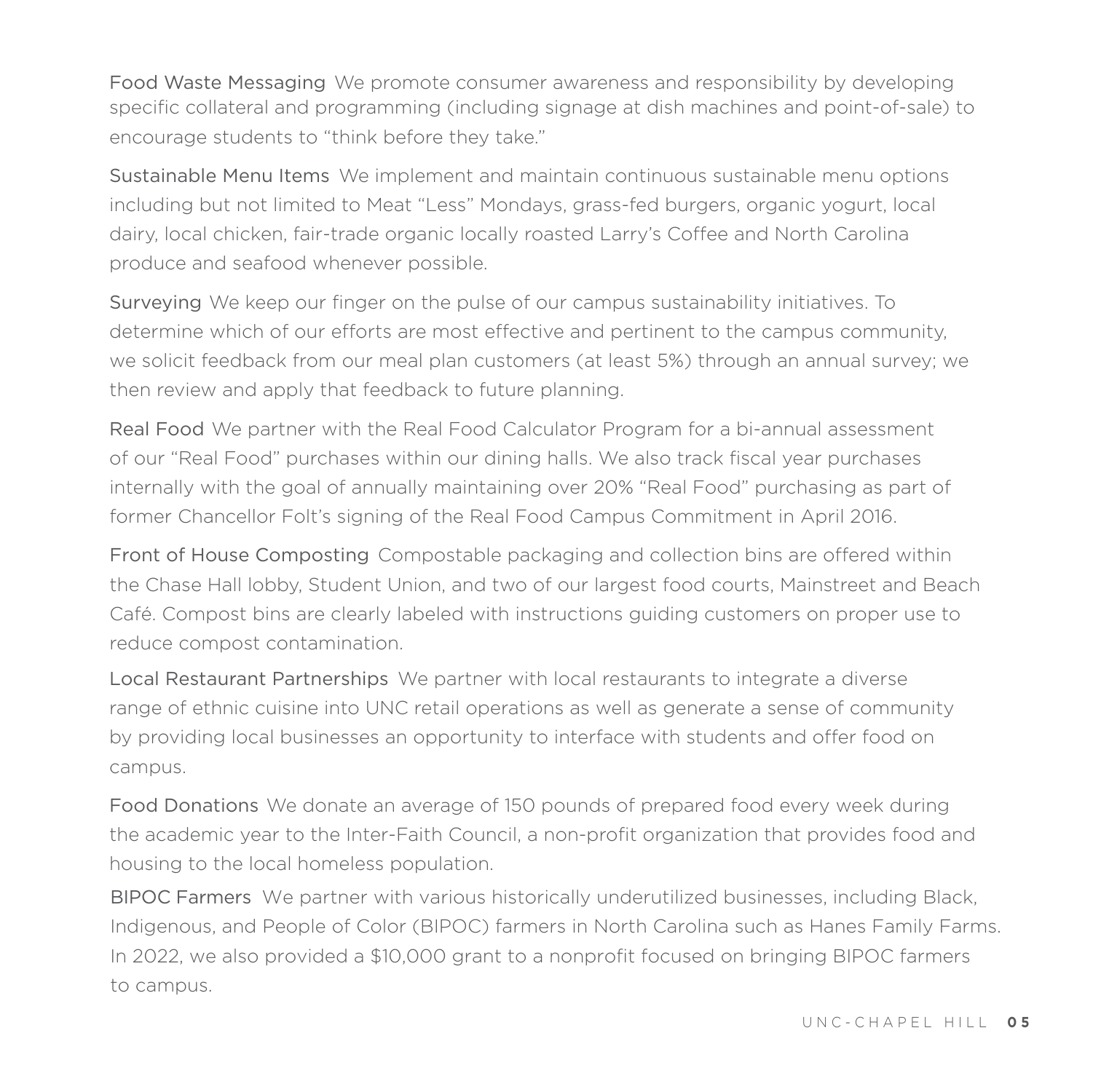

- Recycled cardboard, bottles and cans
- Used recycled napkins in dining halls
- Recycled fryer oil into biodiesel fuel
- Created pre-consumer composting program
- Hosted annual Farmers' Market
- Eliminated trans-fats in dining halls
- Offered Fair Trade coffee
- Implemented trayless dining program
- Partnered with Interfaith Council on weekly food donations
- Promoted campus awareness + involvement in initiatives via tabling + special events
- Served grass-fed beef weekly in dining halls
- Implemented reusable to-go containers
- Developed reusable mug promotion
- Developed Annual Sustainability Report
- Created Carolina Catering green menu guide
- Utilized bulk dispensers when possible to reduce excess packaging waste
- Increased energy efficiency (equipment and lighting) in all renovations
- Recycled and reclaimed materials (diningware and counter tops) in Top of Lenoir renovation
- Installed water refill stations in Lenoir Hall
- Implemented digital screen menuing system, eliminating the need for paper menus
- Utilized Green Seal Certified® cleaners
- Partnered with Real Food Calculator Program
- Opened 1.5.0., a retail dining concept focused on utilizing local and third party certified food
- Tracked local food purchases to identify local spending & increased sourcing for menu development based on growing seasons
- Expanded Farmers' Markets to once per semester
- Implemented food waste management processes to identify and eliminate wasteful food production procedures
- Participated (with the Sustaintability Office) in the Association for the Advancement of Sustainability in Higher Education's (AASHE®) Sustainability Tracking Assessment and Rating System (STARS®)
- Featured Meat "Less" Mondays in dining halls to reduce carbon footprint
- Implemented front of house composting program at largest campus retail location in Lenoir Hall

**SUSTY TIMELINE** 

## our success over the years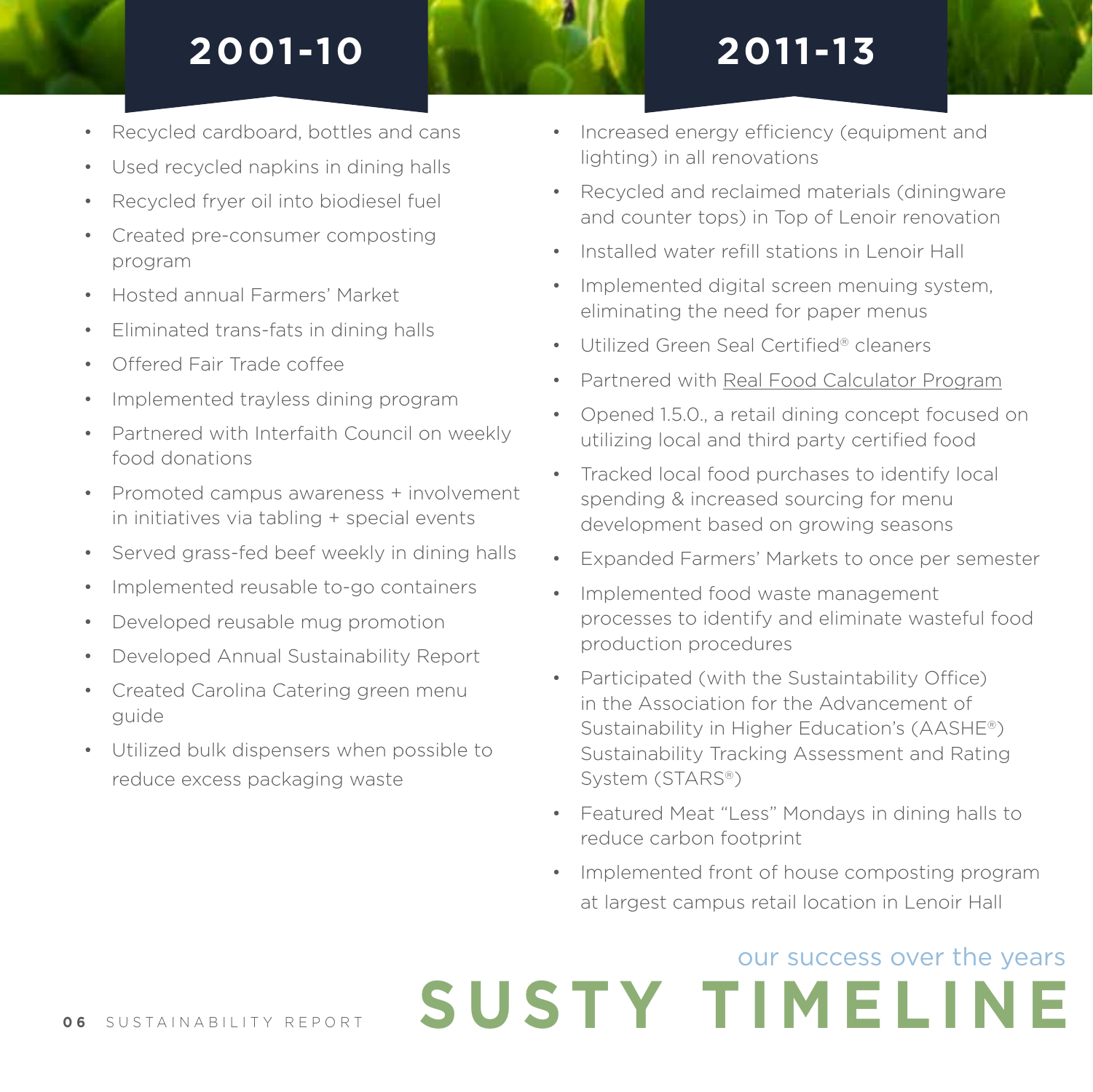## **2013-15 2016-18**

- Hosted first Feeding the 5,000 event in higher education, the second within the nation. Awarded the following for the event:
	- 2015 NACUFS Gold Award for Educational Outreach and Sustainability
	- 2015 NACUES Grand Prize for Educational Outreach and Sustainability
- Performed third-party energy assessment in Lenoir Hall and Chase
- Expanded partnership with Real Food Calculator for biannual review
- Extended Ep Eta partnership to promote composting
- Introduced compostable packaging in main retail operation
- Expanded front of the house composting at largest campus retail location, Mainstreet
- Offered a weekly menu feature of local pork and local/humane chicken in the dining halls
- Offered organic yogurt daily in the dining halls
- Converted to Maola Milk, a Durham-based company, in the dining halls
- Offered organic, fair-trade, locally roasted Larry's Coffee exclusively in both dining halls
- Expanded local restaurant partnerships at the Beach Café and McColl Cafe
- Partnered with local vendors and campus departments dedicated to sustainability to host 5-week Susty Series educating campus on sustainability initiatives
- Increased transparency in sustainable food purchasing by only ordering local/humane chicken, grass-fed beef, local milk, NC catfish and NC produce when available
- Achieved over 20% Real Food Purchasing for  $3^{RD}$ consecutive year in both dining halls as per Real Food Campus Commitment
- Continued food waste education and outreach with Feeding the 500 event in fall semester
- Partnered with Green Restaurant Association to certify both dining halls and 1.5.0. at Mainstreet as 3-Star Green Certified Restaurants
- Partnered with Southern Season and UNC-CH Edible Campus to provide cooking demo open to the local community
- Increased "Environmentally Friendly" score on the National Assocation of College and University Food Services' (NACUFS) customer satisfaction survey to 4.09, higher than prior year (4.08) and national average (4.02)
- Expanded compostable packaging options in retail operations, as well as provide an alternative reusable mug for purchase with a sustainability discount at select locations
- Hosted first EatSortWin sustainability campaign. Awarded the following for the event:
	- 2019 NACUFS Silver Award for Educational Outreach and Sustainability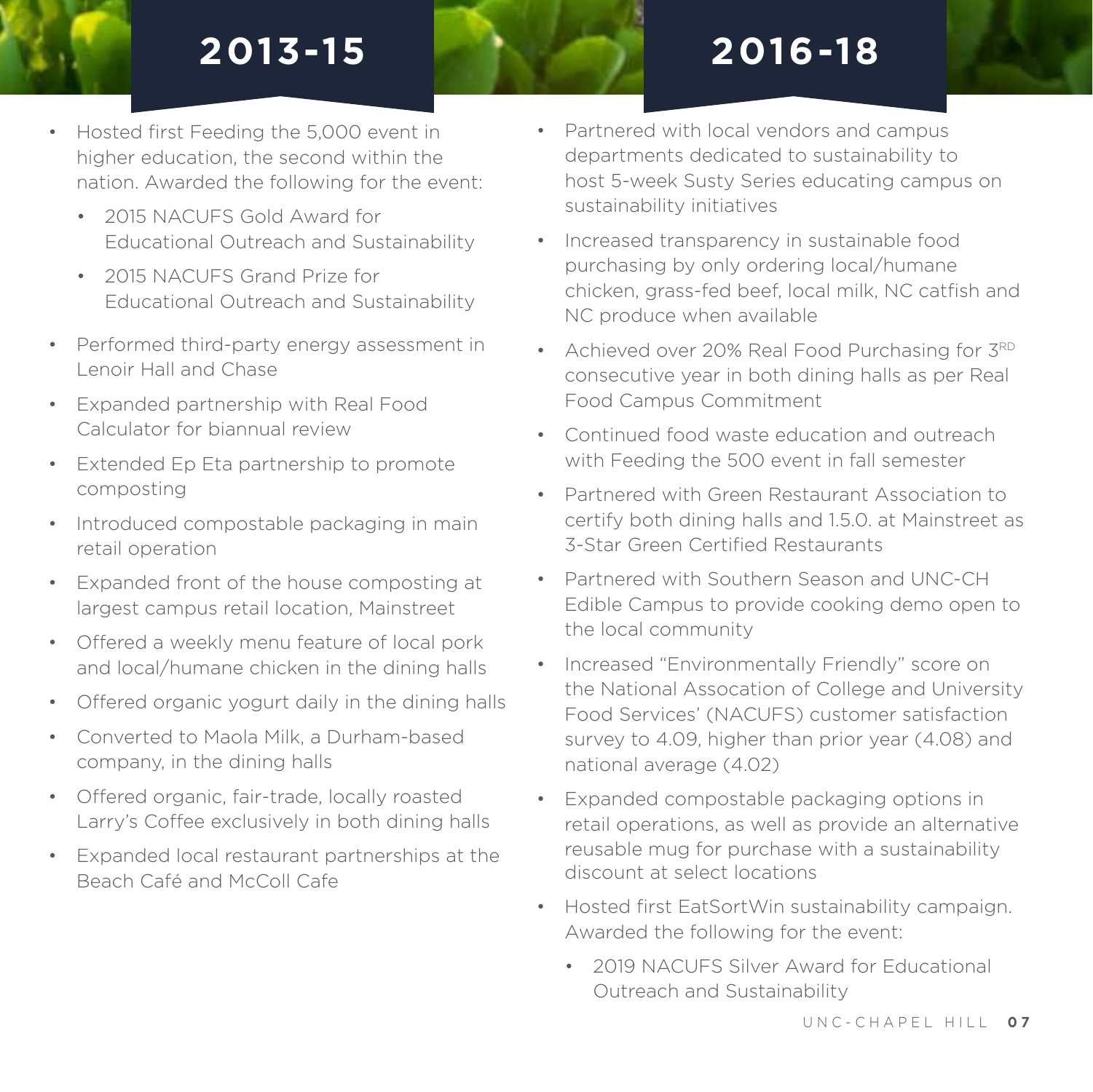## **2019-21**

- CDS reduced the number of plastic bags on campus in our main food court, encouraged customers to minimize waste by bringing their own reusable bag or not using one at all Mainstreet. Messaging and outreach
- Added front-of-house composting to the Student Union
- Removed single use cups from the dining halls diverting over 500,000 cups from the landfill
- Implemented our Choose 2 Reuse campaign. Awarded the following for the event:
	- 2020 NACUFS Gold Award for Educational Outreach and Sustainability
- Increased "Environmentally Friendly" score on the National Association of College and University Food Services' (NACUFS) customer satisfaction survey to 4.10, higher than prior year (4.09) and the national average (3.99).
- Carolina Dining Services continues to partner with the Office of Undergraduate Research as students examine the history of the Real Food Challenge (RFC) on UNC's campus, looking for alternatives to RFC, and interviewing stakeholders in the NC Food System with the goal of achieving over 20% Real Food purchasing in both dining halls as per the Real Food Campus Commitment
- Partnered with Midway Community Kitchen to provide a hands on cooking class for UNC-CH's Business and Finance for Student Affairs
- Partnered with Southern Season and UNC-CH Edible Campus to provide a cooking demo open to the local community
- Developed vibrant and unique plant-based (vegetables, whole grains, beans, etc.) options.
- Increased educational opportunities about sustainable/plant forward dining options.
- Encouraged all future incoming brands to provide sustainable packaging, when available.
- Expanded partnership with UNC Edible Campus to identify and execute educational opportunities.

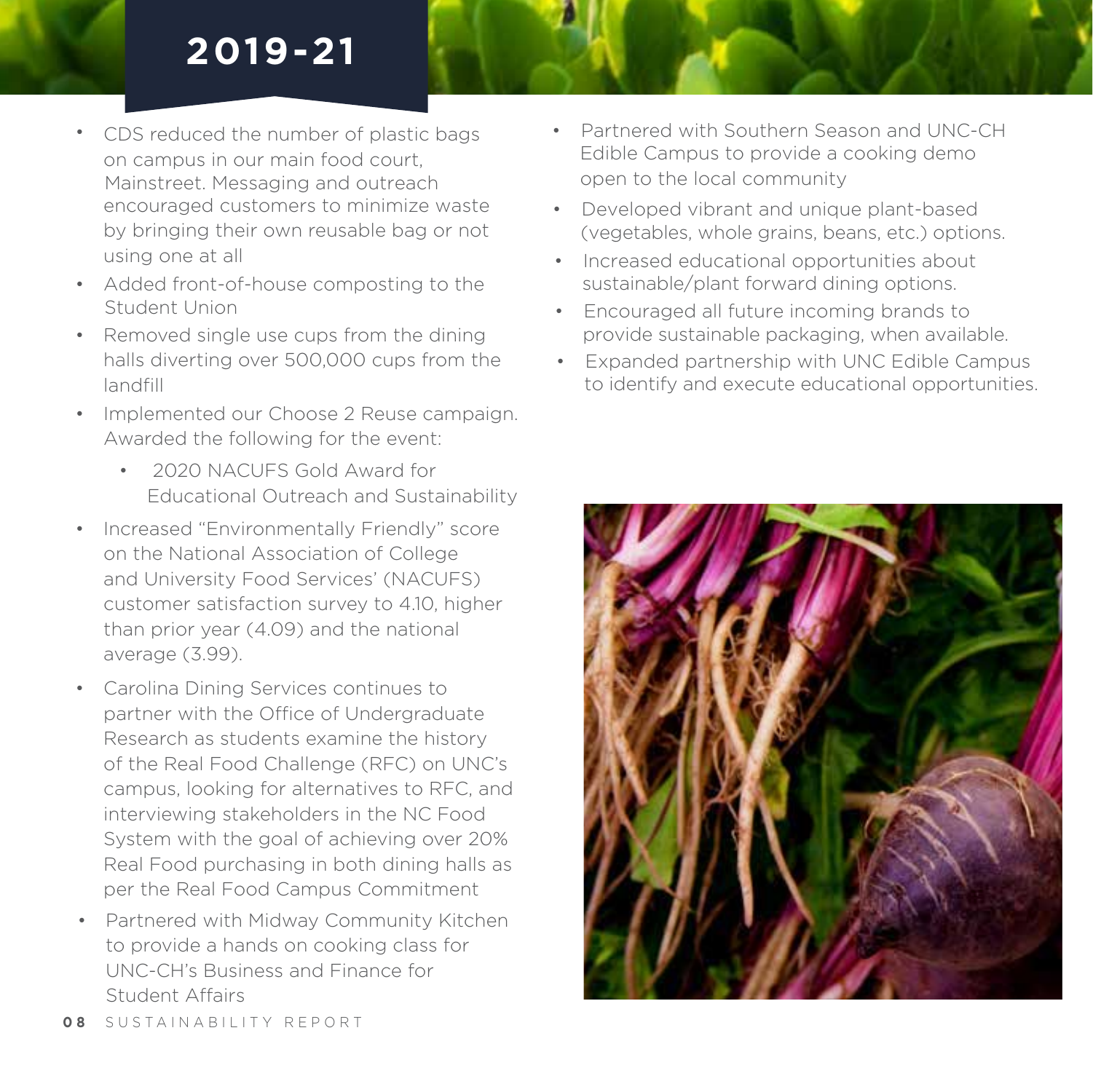

## **OUR GOALS FOR 2022-23**

#### Innovative Sustainability Practices and Education

Work to develop and bring new innovative programs to campus such as a Biodigester, SNAP! Benefits, Swipe Out Hunger, and a new full-time sustainability coordinator.

#### Conduct Energy Audit

To ensure that management, kitchen, and serving operations use resources efficiently through the effective deployment of resource-saving practices and staff training.

#### Host Roundtable Focusing on Underutilized Farmers

We plan to co-facilitate a roundtable with the Center for Environmental Farming Systems (CEFS) focusing on underutilized farmers, including BIPOC farmers to identify opportunities for collaboration.

#### Develop Training Course on Racial Equity in the Food System

We will work with CEFS, the North Carolina Extensions Committee, and Soul Fire Arms to develop and train our teams on racial equity in the food system.

#### "Pick Your Portion"

Introduce new initiative (Pick Your Portion) to minimize food waste within our all-you-care-to-eat residential dining locations. Encourage customers to "taste before you waste." Offer customers options for a "tasters" portion, half portion, or full portion. (Double portions will be offered for those who prefer a larger portion size.)

#### Reduce Single Use Bags on Campus

Increased outreach, education, and messaging to encourage Tar Heels to forgo the use of single use bags on campus. Bags will be available upon request to minimize waste.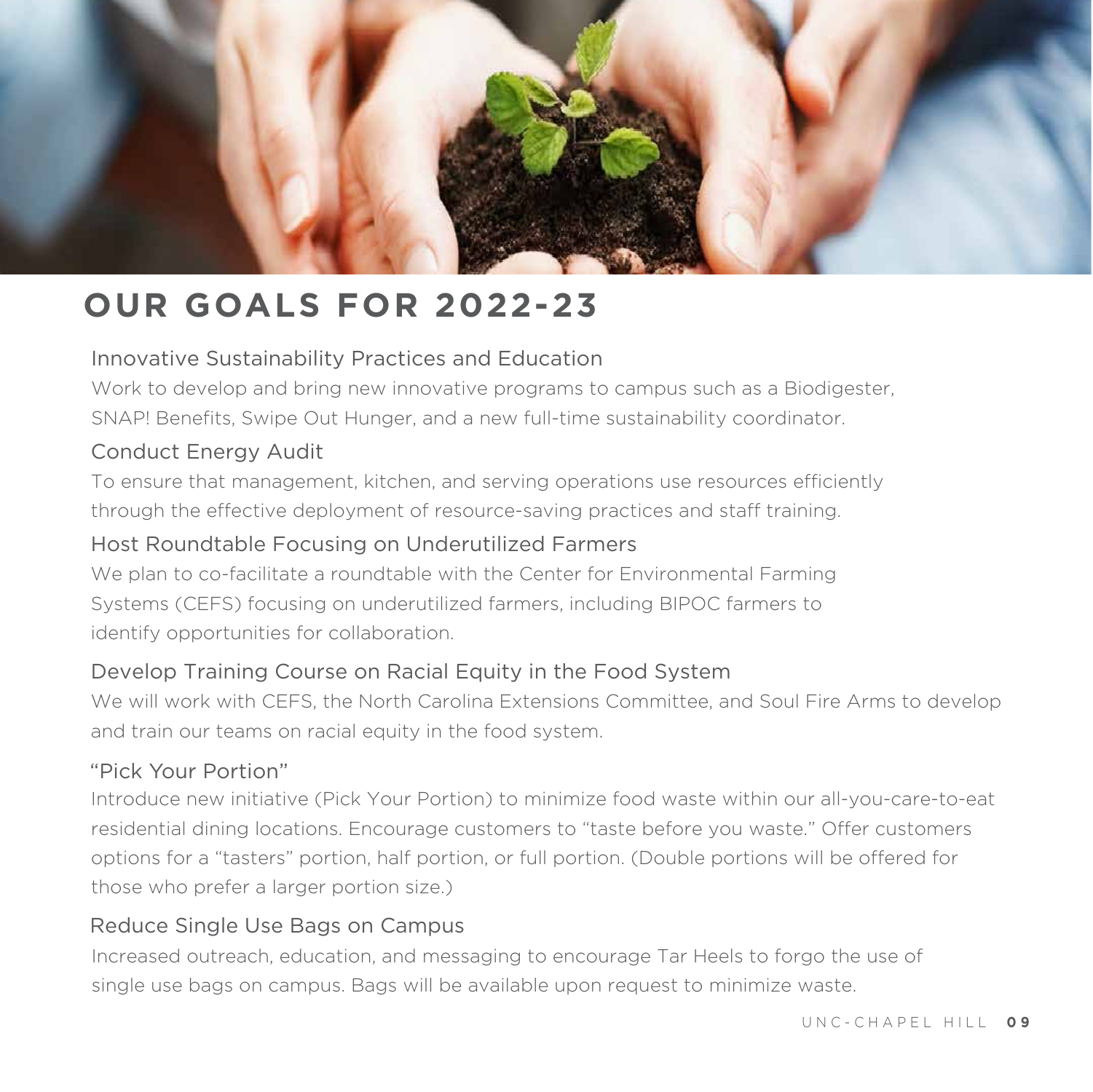## **SUSTAINABLE FOOD**

*We understand the power and centrality of food in our daily lives and recognize that the foods we choose to serve have a direct impact on our health, culture, environment and local economies.* 

*We are committed to changing the culture of food by nourishing guests with menus that emphasize sustainable, fresh, whole foods that are raised, grown, harvested and produced locally whenever possible. With each passing year, we seek to find new ways to enhance sustainable food sourcing and educational touch points.*

- We purchase products from within a 250-mile radius of campus, with preference given to North Carolina vendors, whenever the quality and quantity meets our need and financial parameters.
- We partner with UNC students to participate in the Real Food Calculator Program and have consistently raised the percentage of "Real Food" each year. With the signing of the Real Food Campus Commitment in April 2016, we are dedicated to maintaining over **20%** "Real Food" purchases for the dining halls.
- We regularly track sustainable food purchasing (as defined by the Real Food Calculator). During the Fall '21 school year CDS purchased approx. 24.6% of food from producers and halls. distributors that meet these requirements for our dining
- We seek out third-party certified options, including organic, fair trade, humane, grass-fed, Animal Welfare Approved, and "Best Choice" as defined by Monterey Bay Seafood Watch.
- Local purchasing and partners. We partner with local vendors who integrate seasonally available local foods, incorporate energy efficient transportation and sustainable growing techniques
- We provide transparency in sustainable food purchasing by only ordering local chicken, organic bananas, grass-fed burgers, locally sourced dairy, organic yogurt, organic fairtrade coffee and cage-free eggs.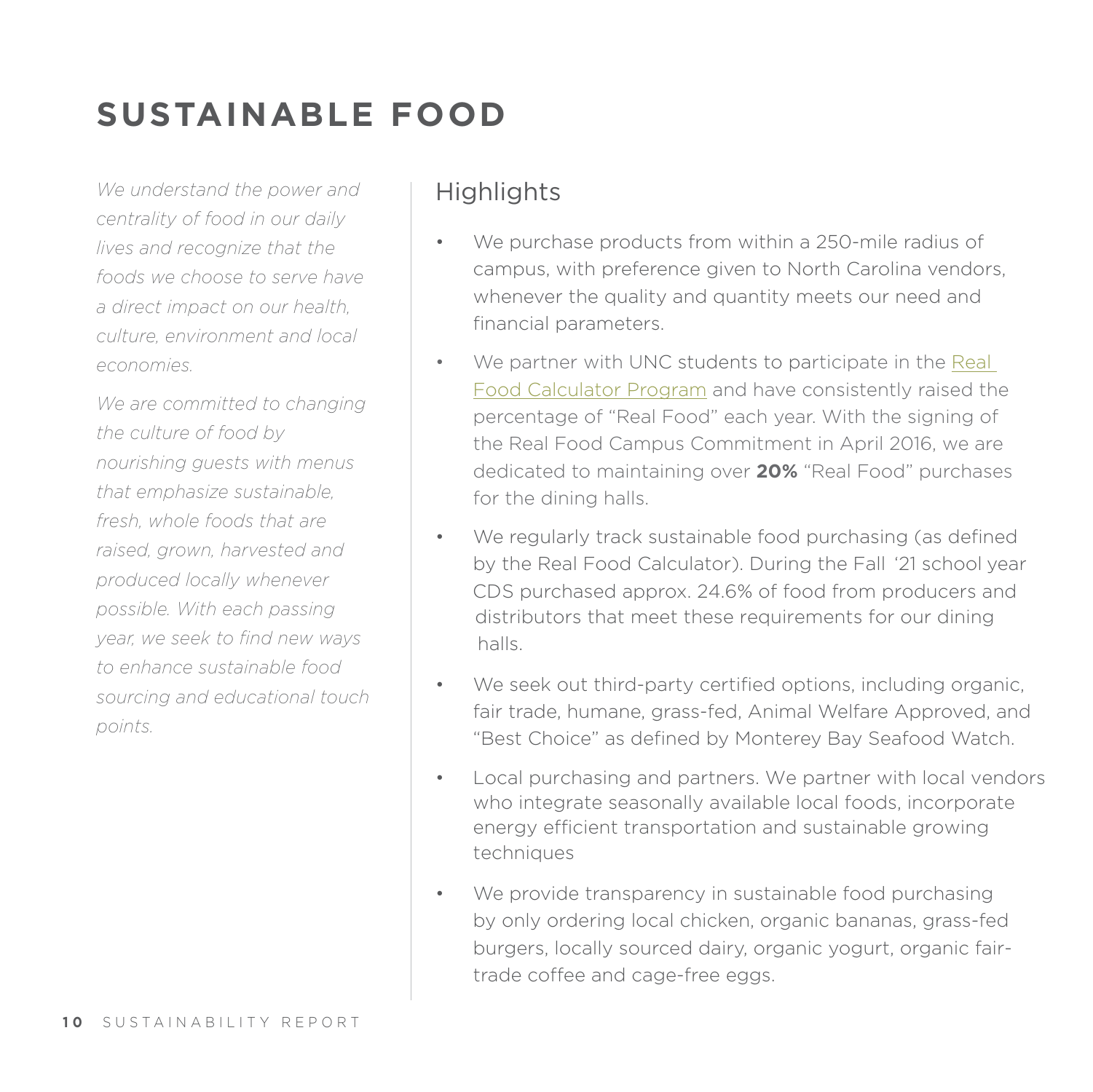

Vegan + Vegetarian Offerings In collaboration with the student group Vegans for Peace, we developed a threeweek vegan menu cycle for our dining halls. The menu introduces a wide variety of vegan-friendly proteins, such as seitan, tempeh, soy nuggets, polenta and legumes, and utilizes new cooking techniques to enhance overall flavor and appearance. The vegan Plant Forward station was designed not only to increase vegan offerings but to ensure nutritionally complete meals that appeal to herbivores and carnivores alike, and Meat "Less" Mondays increase vegetarian offerings every week. In addition to Plant Forward, we incorporated a vegan pizza with Daiya cheese available every day.

North Carolina Purchasing We are dedicated to local food, which strengthens and supports small farms and local economies, increases the ease of food traceability and reduces overall carbon output. Over the last several years, CDS has increased partnerships with North Carolina producers and distributors. Overall, North Carolina purchases accounted for 23.7% within our dining halls in **Fall 2021.**

#### Notable North Carolina purchases within Fall 2021:

- FreshPoint®, our primary distributor of produce, provides the campus community with apples, peaches, greens and other fresh produce from NC farmers. *(\$89,399)*
- Maola Milk®, a Durham-based company, provides dairy products to dining halls. *(\$59,110)*
- Joyce Farms, located in Winston-Salem, NC, provides us with all of our locally raised chicken. *(\$74,275)*
- Firsthand Foods, pasture-raised proteins through Chapel Hill distribution. (\$51,217)
- North Carolina seafood (catfish, trout, shrimp) is served on a regular basis in the dining halls. *(\$93,222)*
- Manhattan Bakery, a Durham NC bakery that makes up most bread in dining halls. *(\$60,894)*
- Homeland Dairy, NC dairy farm outside of Burlington, NC provides milk in Chase Dining Hall. *(\$21,995)*
- 4P Foods, NC Producer and Distributor. *(\$31,932)*

U N C - C H A P E L H I L L **1 1**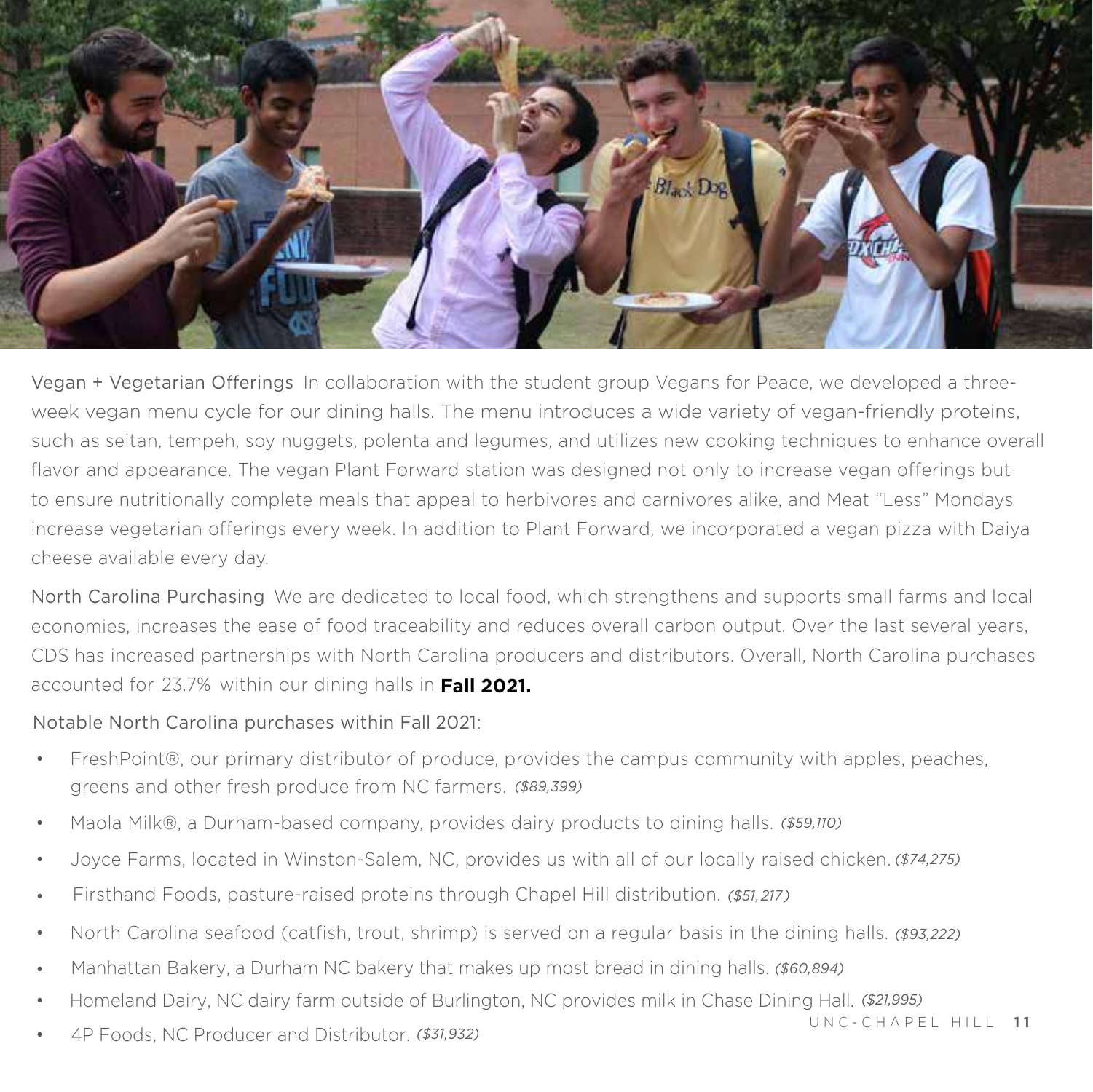## **COMMUNITY ENGAGEMENT**

*We regularly engage in community outreach in order to spread awareness of our efforts in sustainability as well as to educate and garner participation in our programs. We make it a top priority to partner with student-led environmental groups and other campus and community organizations on shared initiatives.*

- We partner with the UNC Office of Waste Reduction and Recycling to seek out cross-promotional opportunities for waste-related initiatives, obtain and exchange waste diversion statistics, and organize recycling and composting pick-ups.
- We participate in the Association for the Advancement of Sustainability in Higher Education's (AASHE®) Sustainability Tracking Assessment and Rating System (STARS®).
- We partner with the Sustainability Office to gain insight into top campus sustainability initiatives (e.g. Three Zeros Day) and to provide the office with the food and beverage purchasing data.
- We host educational events (EatSortWin, Green Meals) designed to raise sustainability awareness, engage students, promote current sustainable food efforts, highlight environmental holidays and gather support for current CDS initiatives.
- We meet weekly with our Student Dining Board to discuss new and innovative sustainable dining initiatives.
- We work with a collection of students participating in the Real Food Calculator Program, a collaboration which started 2010.
- We participate in community outreach events as a team, including Habitat for Humanity and Campus Community Gardens.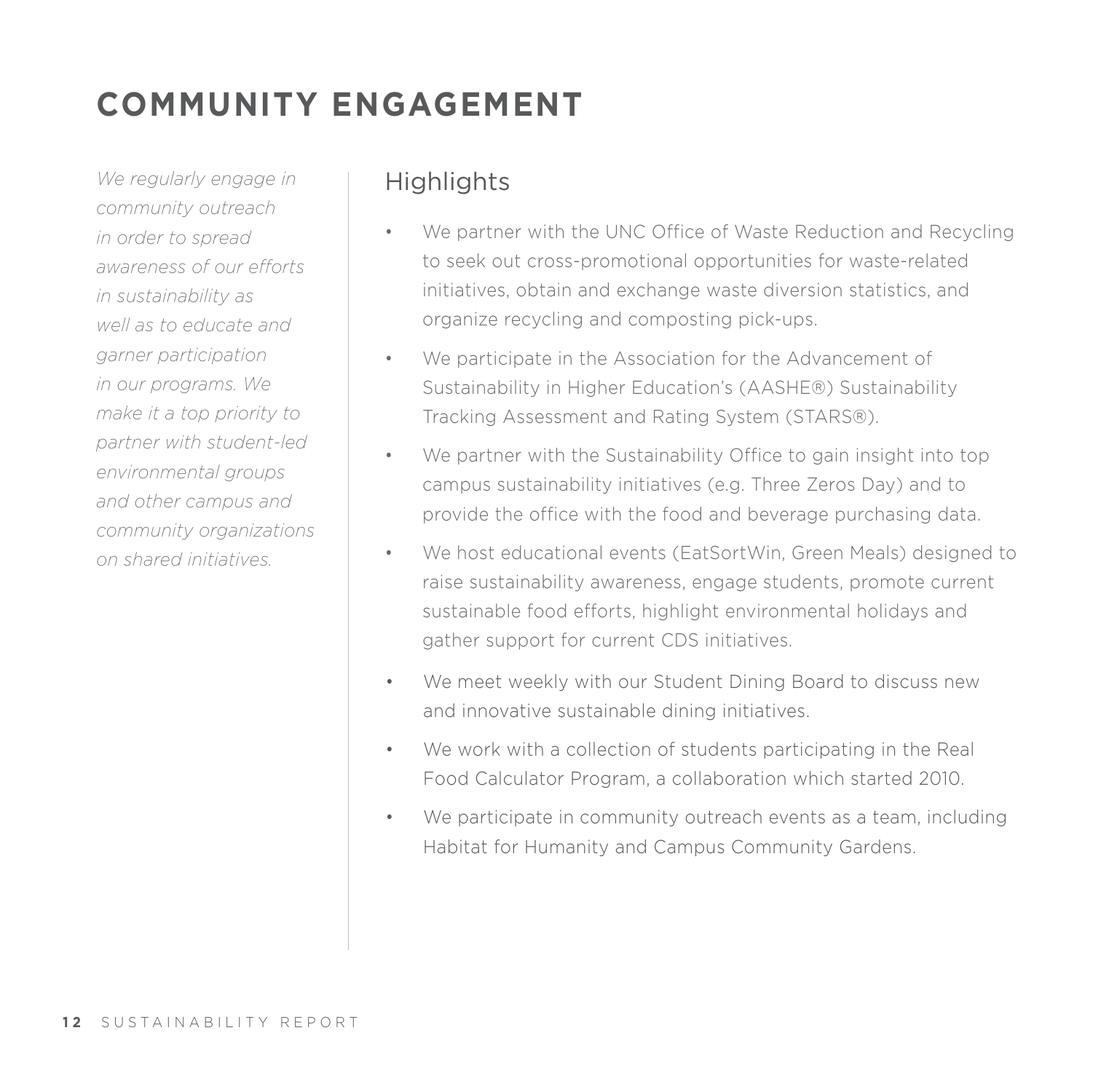

Ramsgiving In addition to our weekly food donations to the Interfaith Council, we tackle food waste from a different angle every year with Ramsgiving. This educational meal shines a light on local poverty rates and food insecurity, while encouraging our students to learn about issues in their home state and volunteer their time with the local non-profits fighting to combat these issues.

Edible Campus Partnerships We partner with Edible Campus, the local community garden on campus, to educate students on sustainable foods and meal preparation.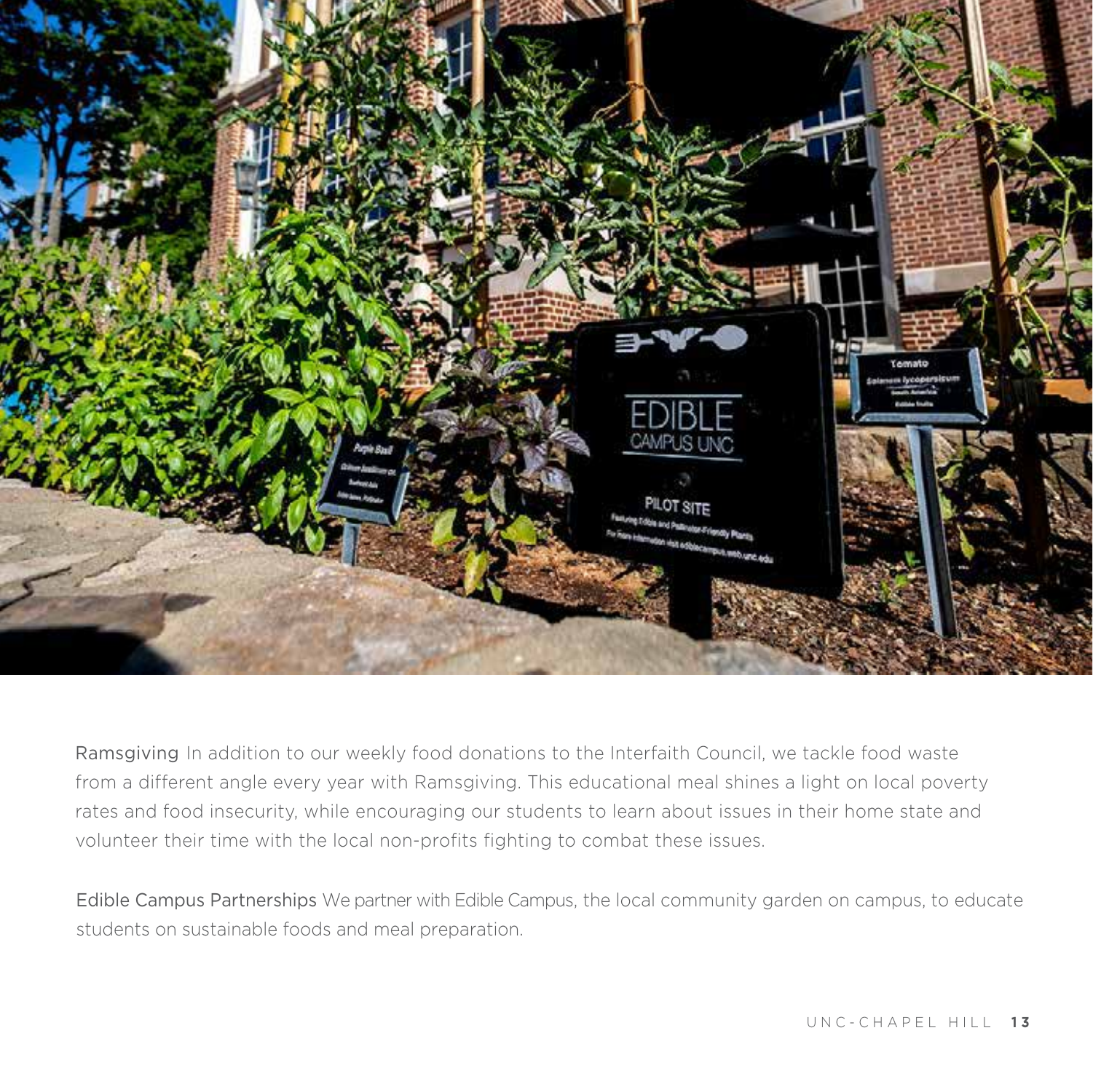## **WASTE DIVERSION**

*We recognize the massive amount of discarded material produced by the food industry every day. It is with this in mind that we aggressively pursue waste reduction initiatives. We are committed to finding new ways to divert waste from landfills by reducing and reusing materials.*

- Employ a food waste management process to identify, track and eliminate wasteful procedures.
- Track food production every meal to better forecast future purchasing.
- Utilize digital screens for menus and advertisements to reduce use of printed menus and paper signage.
- Purchase bulk dispensers to reduce packaging, e.g. beverages, condiments, cereals.
- Our reusable to-go containers in the dining halls have entirely eliminated use of disposable containers for take-out meals.
- Offer metal, glass and plastic recycling bins in all dining locations and paper recycling bins in offices.
- Recycle cardboard boxes from food deliveries at all locations.
- Filter fryer oil at all dining locations for extended life and recycle it into biodiesel.
- Compostable napkins and compostable straws in all locations.
- Front of house composting system, compostable packaging, utensils and cups available in the Student Union, lobby of Chase Hall, and in Mainstreet and Beach Café, two of our main food courts.
- Pre-consumer food waste composting at the Beach Café and Mainstreet and pre- and post-consumer food waste composting in both dining halls.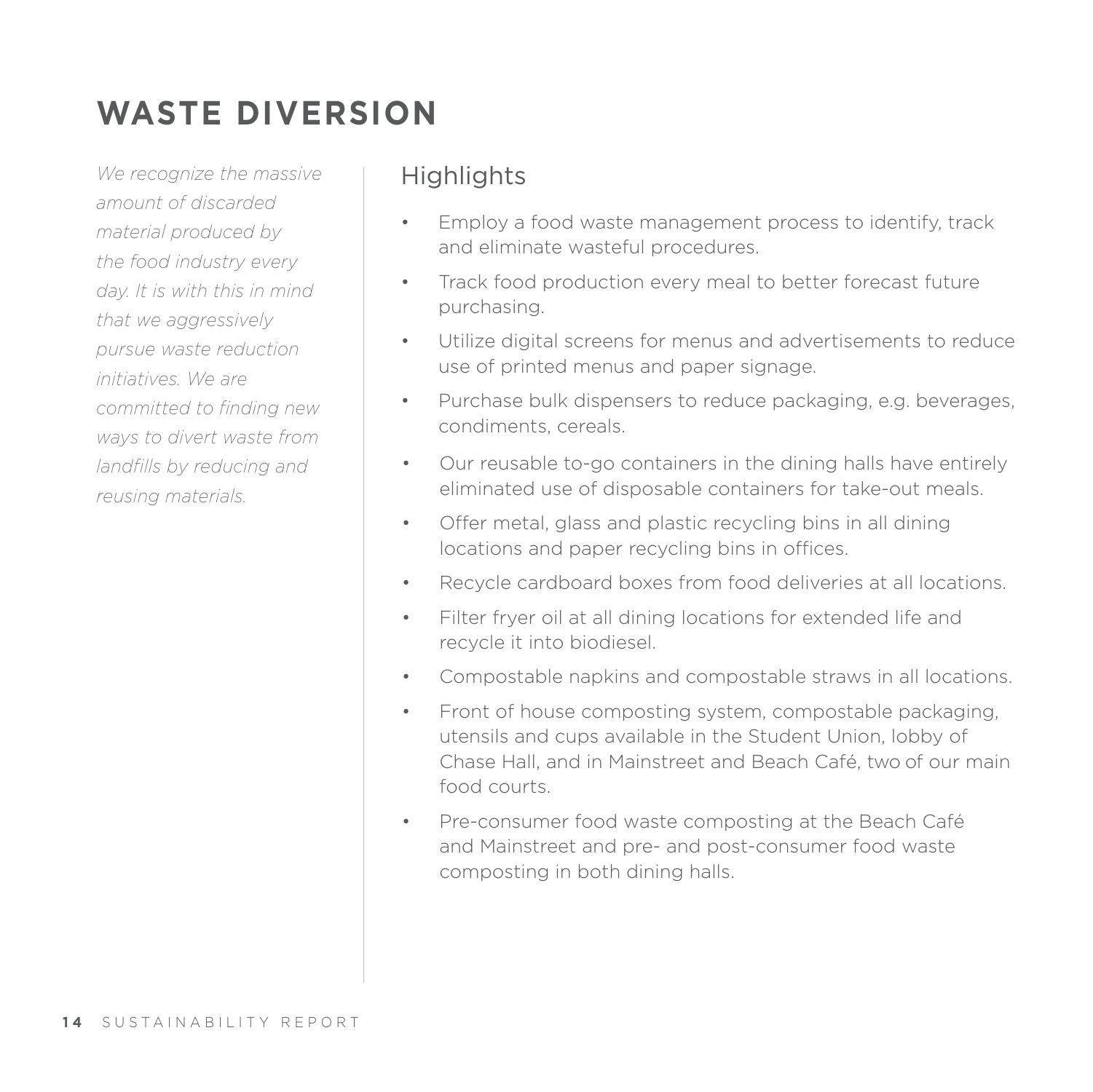

Food Waste Awareness & Education We perform a food waste assessment in both dining halls (pre-consumer versus post-consumer) to determine relative percentage of total compost in the facilities related to production versus consumption. We utilize this information to educate customers about food waste reduction.

We initiated a social media campaign, EatSortWin, in the fall semester of 2018 to raise awareness of food waste and educate the community about composting. This campaign was awarded the 2019 NACUFS Silver Award for Educational Outreach in Sustainability. We continue to reinforce and support this important message by hosting it annually, in addition to a follow-up educational campaign with a smaller scale, Choose 2 Reuse, every fall semester. Choose 2 Reuse was awarded a 2020 NACUFS Gold Award for Educational Outreach in Sustainability.

Each spring, we survey customers to gather feedback from at least 5% of our meal plan participants regarding the importance of each attribute of our current sustainability program (local food, composting, programming, etc.). We use this information to better understand the perceived impact of our program, which helps us create sustainability programming that matters most to our community.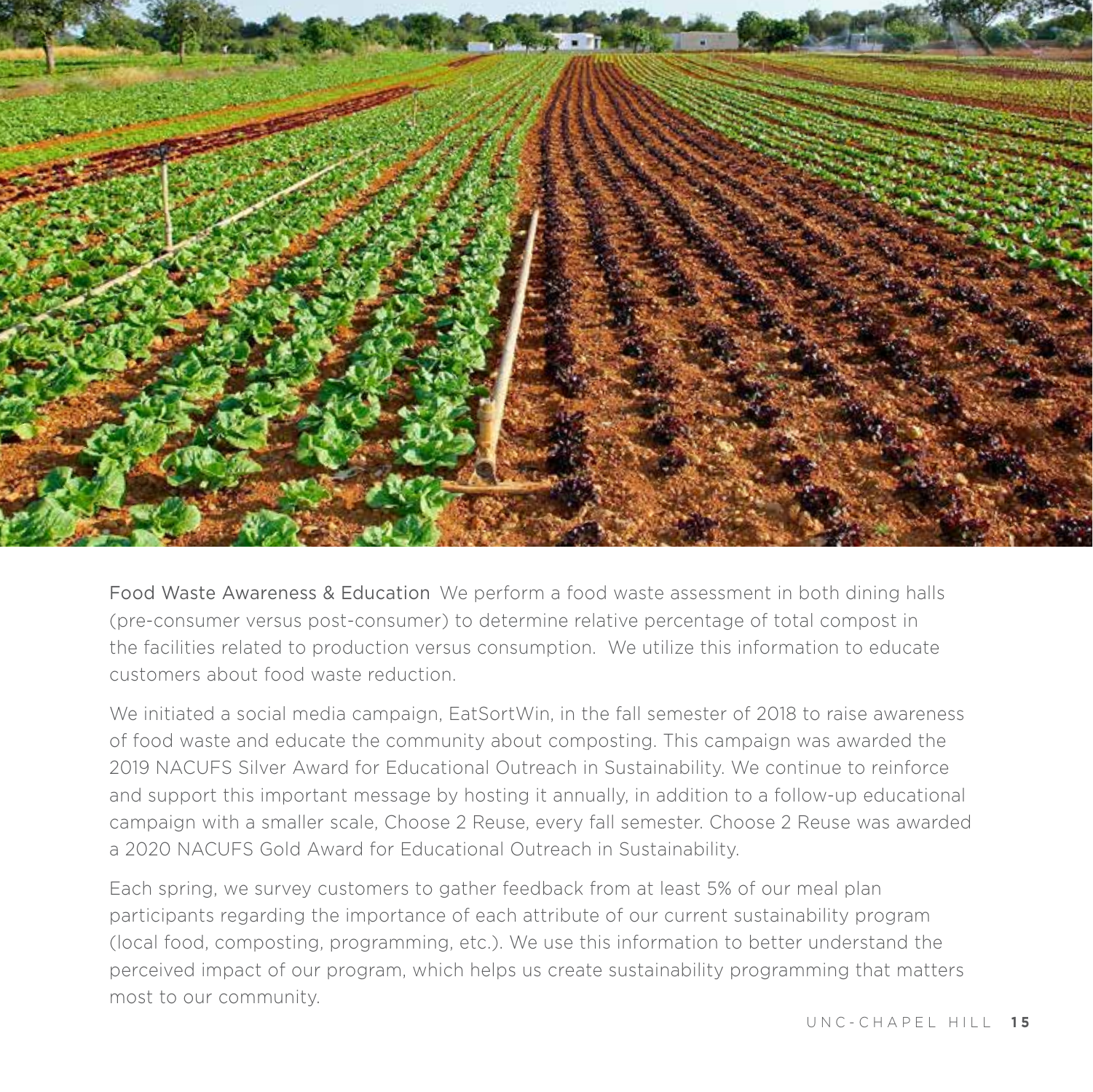

Waste Diversion Waste diversion is the process of deferring waste from landfills. The recovery rate equals the total weight of recycling and compost divided by the total weight of all waste (trash, cardboard, compost, bottles and cans). We track our waste diversion via the OWRR's Waste Recovery Trend Report (2019-20).

Recycling We recycle bottles, cans and cardboard in our back of house food prep operations and have front of house recycling bins at our three major food courts (Mainstreet, the Beach Café and McColl Cafe.

Composting Food waste and paper products are separated for composting by our staff. Compostable material is stored in 65-gallon carts located throughout the food prep and dish washing areas, then transported to storage bins on the loading docks. The compostable material is then collected by Brooks Contractors throughout the week and is composted at their facility in Goldston, North Carolina. Campus-wide compost by CDS was 546,900 pounds in 2021.

Total Diversion Our total recovery rate for 2019-20 was 67% at Lenoir and 69% at Chase.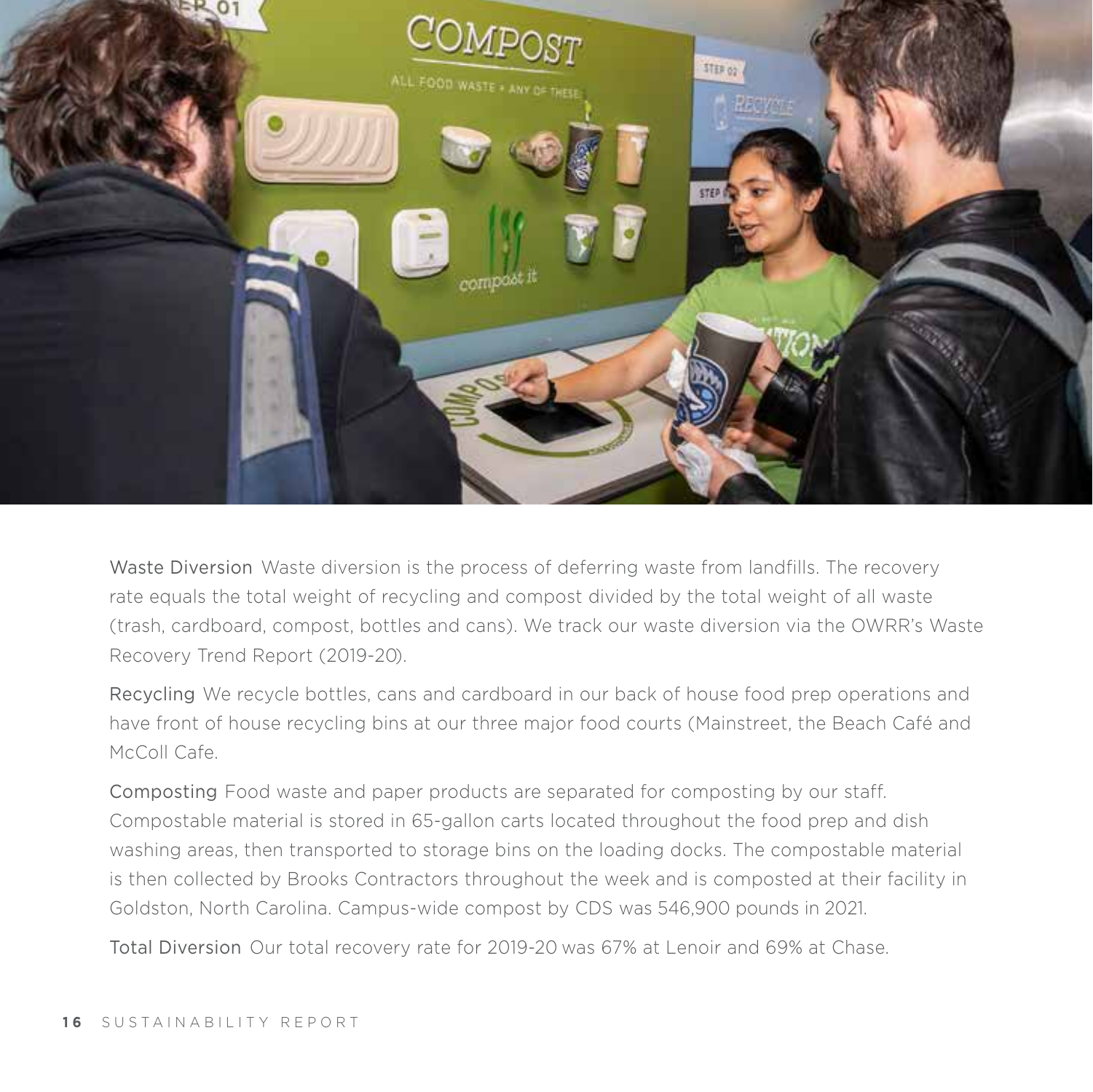## **CONSERVATION**

*We recognize the critical role water plays in the food and beverage industry. We strive to reduce our impact on the local water supply through various water conservation practices and responsible chemical application.*

*We also strive to incorporate energy efficiency into our dining halls as a means to counter the amount of energy that is consumed to grow, process, package, and distribute food products. We also aim to integrate sustainable construction and design elements into new or renovated locations.*

- We conserve water use in the dish machines by implementing trayless dining programs (eliminating about 2 million trays washed annually) in both dining halls starting in November 2007.
- We utilize Green Seal Certified® bathroom, floor, glass and all-purpose cleaners by EcoLab®.
- We employ more energy efficient lighting by converting to LED lighting at Top of Lenoir and CFLs at Rams Head Dining Hall.
- We purchase Energy Star-rated equipment in new construction and renovation when affordable and available.
- We turn kitchen hoods off at the end of shifts to reduce the capacity at which the air handlers work.
- We incorporate recycled, reclaimed materials, low VOC paints and glues in new construction and renovation.
- We partner with UNC facilities to create a standard practice list for effective deployment of resource-saving practices.